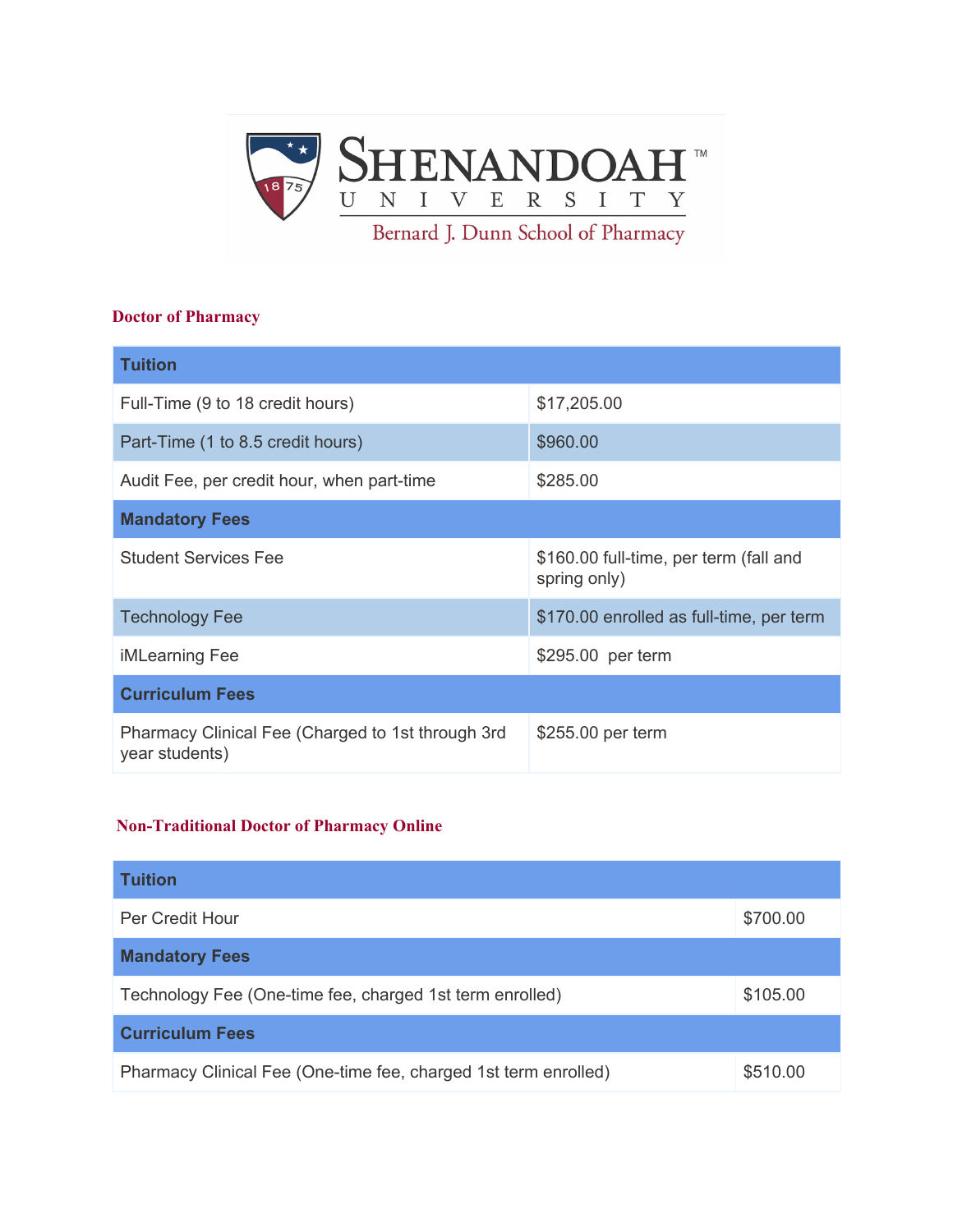#### **Masters of Pharmacogenomics and Precision Medicine**

| <b>Tuition</b>        |                                                                                |
|-----------------------|--------------------------------------------------------------------------------|
| Per Credit Hour       | \$875.00                                                                       |
| <b>Mandatory Fees</b> |                                                                                |
| Student Service Fee   | \$160.00 full-time, per term (fall and spring only)                            |
| <b>Technology Fee</b> | \$90.00 part-time, per term (3 to 8.5 credits)<br>\$170.00 full-time, per term |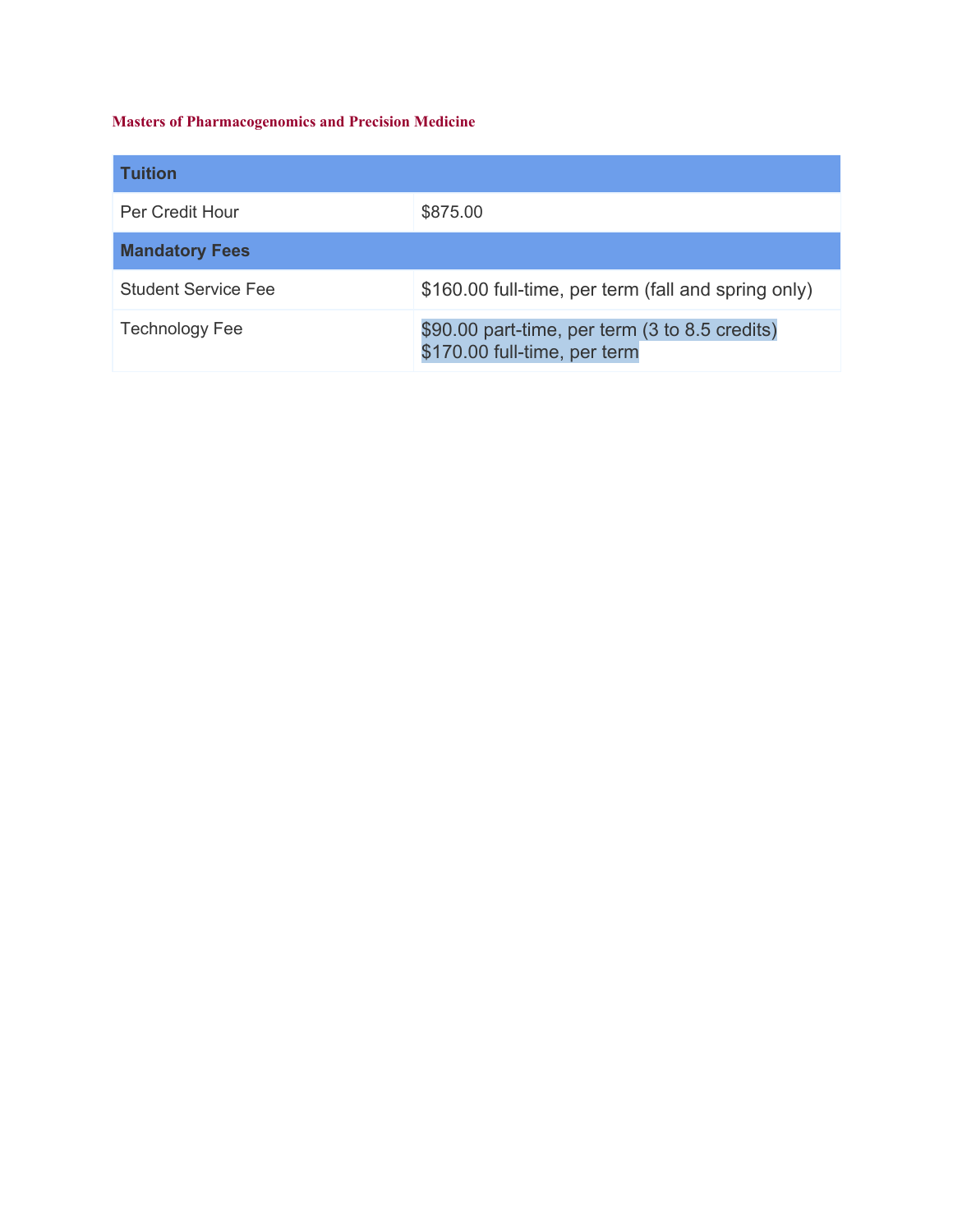

#### **Athletic Training**

| <b>Tuition</b>                             |                                                     |
|--------------------------------------------|-----------------------------------------------------|
| Full-Time (9 to 18 credit hours)           | \$875.00                                            |
| Part-Time (1 to 8.5 credit hours)          | \$875.00                                            |
| Audit Fee, per credit hour, when part-time | \$285.00                                            |
| Private Instruction, per credit hour       | \$915.00                                            |
| <b>Mandatory Fees</b>                      |                                                     |
| <b>Student Services Fee</b>                | \$160.00 full-time, per term (fall and spring only) |
| <b>Technology Fee</b>                      | \$170.00 enrolled as full-time, per term            |
| <b>iMLearning Fee</b>                      | \$295.00 per term                                   |
| <b>Curriculum Fees</b>                     |                                                     |
| <b>Athletic Training Lab Fee</b>           | \$200.00                                            |

#### **Occupational Therapy**

| <b>Tuition</b>                             |                                                     |  |
|--------------------------------------------|-----------------------------------------------------|--|
| Full-Time (9 to 18 credit hours)           | \$875.00                                            |  |
| Part-Time (1 to 8.5 credit hours)          | \$875.00                                            |  |
| Audit Fee, per credit hour, when part-time | \$285.00                                            |  |
| Private Instruction, per credit hour       | \$915.00                                            |  |
| <b>Mandatory Fees</b>                      |                                                     |  |
| <b>Student Services Fee</b>                | \$160.00 full-time, per term (fall and spring only) |  |
| <b>Technology Fee</b>                      | \$170.00 enrolled as full-time, per term            |  |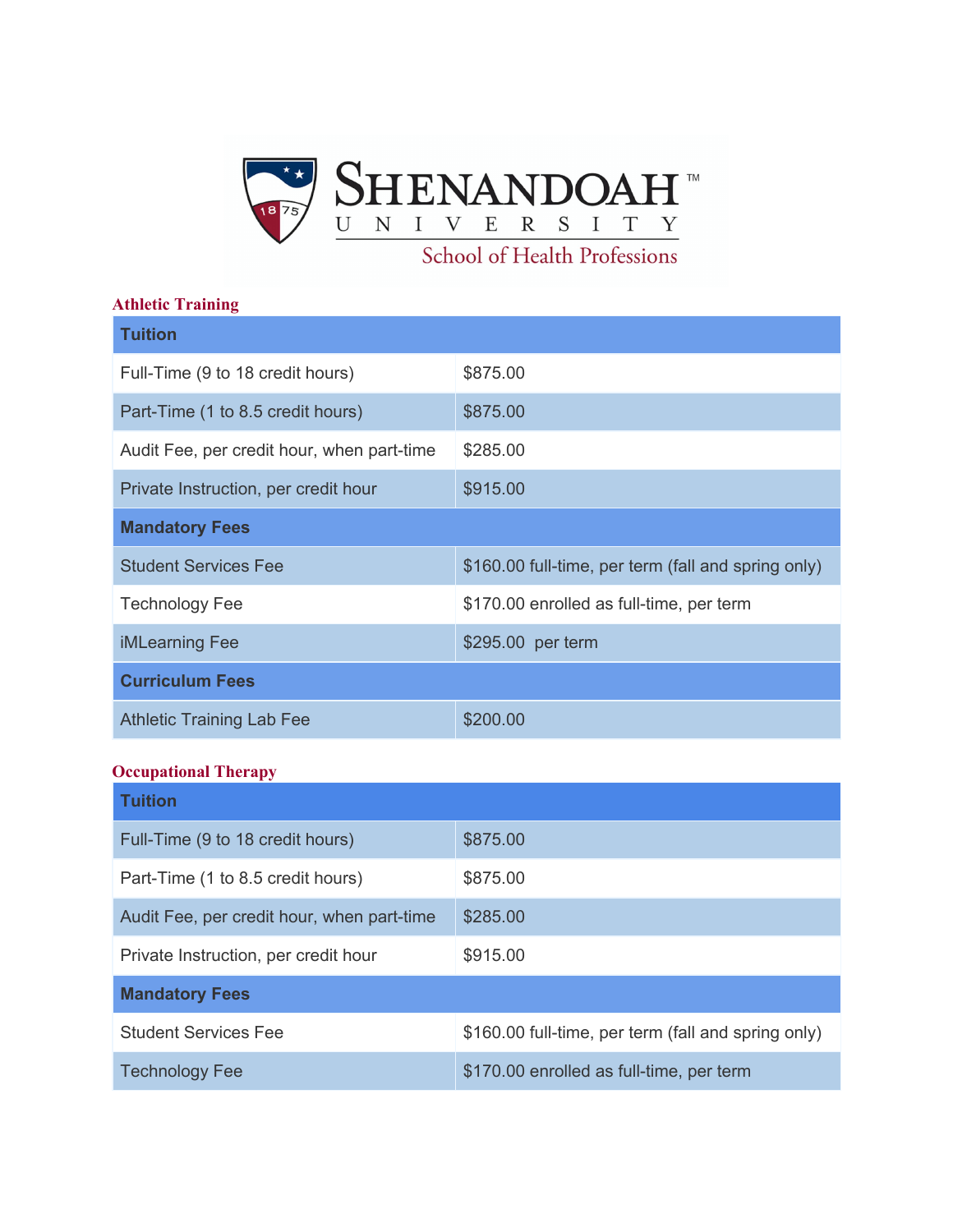| iMLearning Fee | \$295.00 per term |
|----------------|-------------------|
|                |                   |

## **Physical Therapy**

| <b>Tuition</b>                             |                                                     |  |
|--------------------------------------------|-----------------------------------------------------|--|
| Full-Time (9 to 18 credit hours)           | \$875.00                                            |  |
| Part-Time (1 to 8.5 credit hours)          | \$875.00                                            |  |
| Audit Fee, per credit hour, when part-time | \$285.00                                            |  |
| Private Instruction, per credit hour       | \$915.00                                            |  |
| <b>Mandatory Fees</b>                      |                                                     |  |
| <b>Student Services Fee</b>                | \$160.00 full-time, per term (fall and spring only) |  |
| <b>Technology Fee</b>                      | \$170.00 enrolled as full-time, per term            |  |
| <b>iMLearning Fee</b>                      | \$295.00 per term                                   |  |

#### **Transitional Doctor of Physical Therapy**

| <b>Tuition</b>                    |                          |
|-----------------------------------|--------------------------|
| Full-Time (9 to 18 credit hours)  | \$700.00 per credit hour |
| Part-Time (1 to 8.5 credit hours) | \$700.00 per credit hour |

Scholarships are available for specific Transitional Doctor of Physical Therapy students.

## **Physician Assistant Studies**

| <b>Tuition</b>                             |                                                     |  |
|--------------------------------------------|-----------------------------------------------------|--|
| Full-Time (9 to 18 credit hours)           | \$875.00                                            |  |
| Part-Time (1 to 8.5 credit hours)          | \$875.00                                            |  |
| Audit Fee, per credit hour, when part-time | \$285.00                                            |  |
| Private Instruction, per credit hour       | \$915.00                                            |  |
| <b>Mandatory Fees</b>                      |                                                     |  |
| Online Book Resource Fee                   | \$255.00, per term (fall and spring only)           |  |
| <b>Student Services Fee</b>                | \$160.00 full-time, per term (fall and spring only) |  |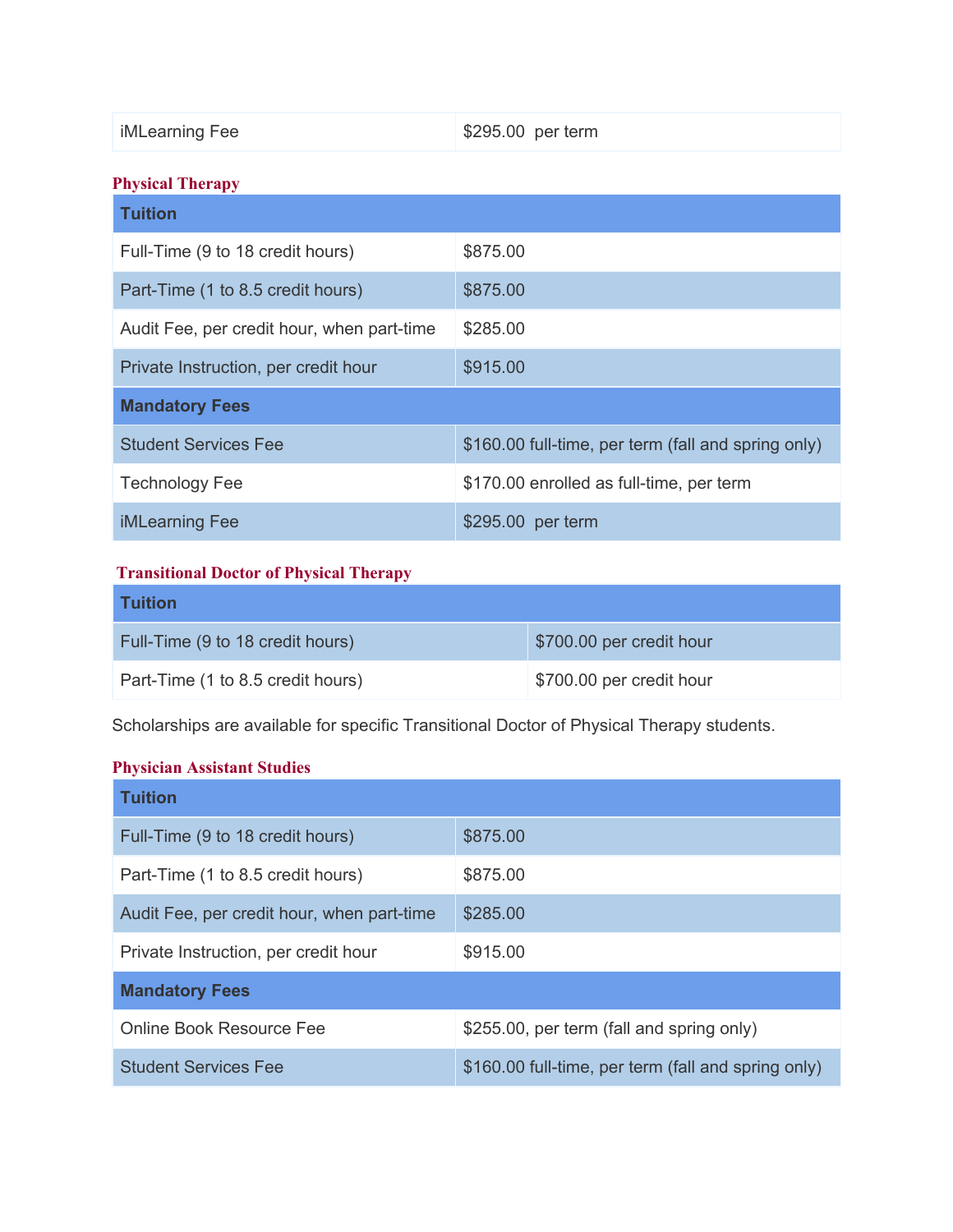| <b>Technology Fee</b> | \$170.00 enrolled as full-time, per term |
|-----------------------|------------------------------------------|
| <b>iMLearning Fee</b> | \$295.00 per ter                         |

#### **Public Health**

| <b>Tuition</b>                    |                          |
|-----------------------------------|--------------------------|
| Full-Time (9 to 18 credit hours)  | \$685.00 per credit hour |
| Part-Time (1 to 8.5 credit hours) | \$685.00 per credit hour |

Scholarships are available for specific Public Health students.

## **Performing Arts Medicine**

| <b>Tuition</b>                    |                          |
|-----------------------------------|--------------------------|
| Full-Time (9 to 18 credit hours)  | \$700.00 per credit hour |
| Part-Time (1 to 8.5 credit hours) | \$700.00 per credit hour |

#### **Anatomy and Physiology Certificate**

| <b>Tuition</b>                    |                                                                 |
|-----------------------------------|-----------------------------------------------------------------|
| Full-Time (9 to 18 credit hours)  | \$525.00 per credit hour<br>(\$875 tuition with \$350 discount) |
| Part-Time (1 to 8.5 credit hours) | \$525.00 per credit hour<br>(\$875 tuition with \$350 discount) |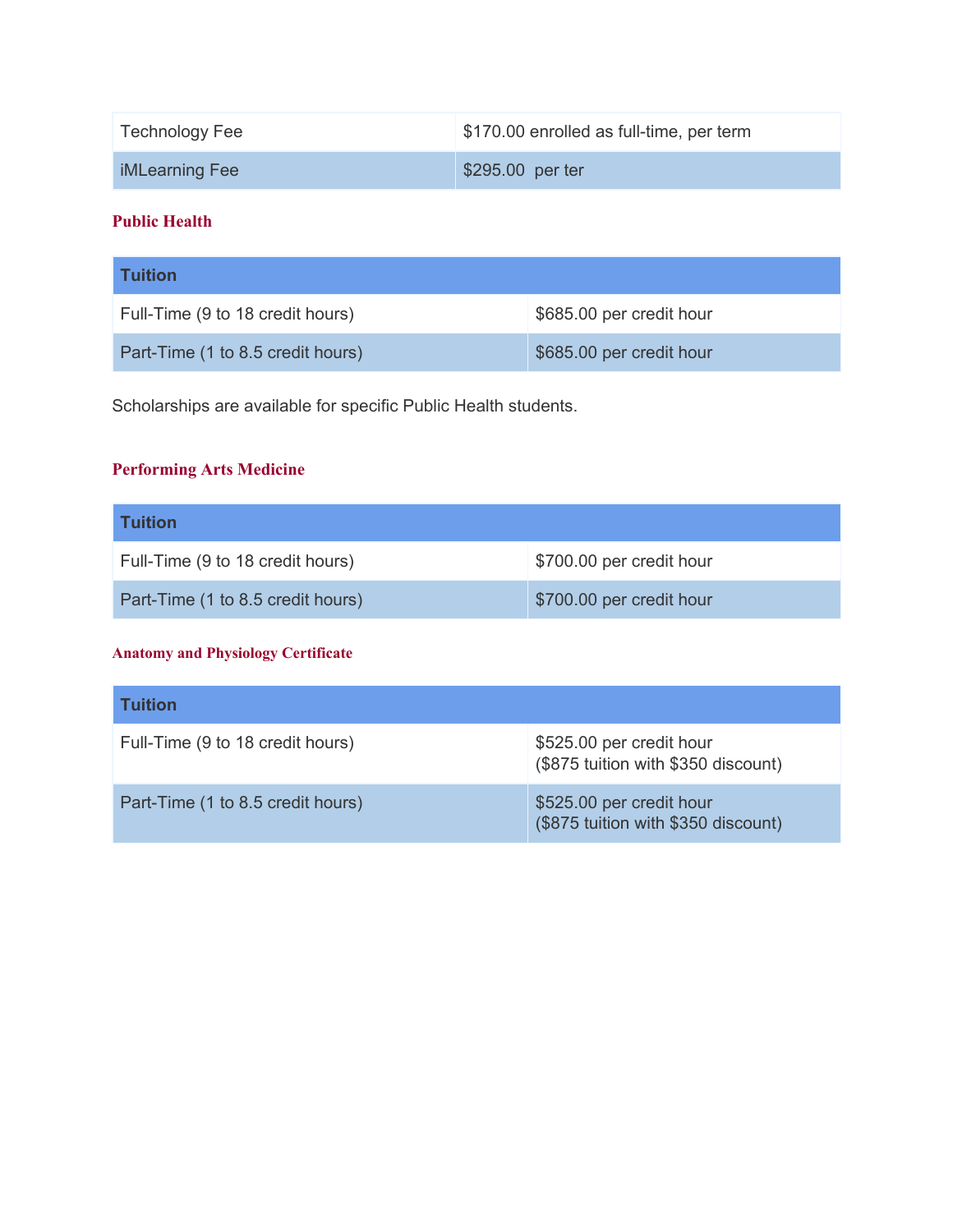

Eleanor Wade Custer School of Nursing

| <b>Tuition</b>                             |                                                                                     |  |
|--------------------------------------------|-------------------------------------------------------------------------------------|--|
| Full-Time (9 to 18 credit hours)           | \$875.00                                                                            |  |
| Part-Time (1 to 8.5 credit hours)          | \$875.00                                                                            |  |
| Audit Fee, per credit hour, when part-time | \$285.00                                                                            |  |
| Private Instruction, per credit hour       | \$915.00                                                                            |  |
| <b>Mandatory Fees</b>                      |                                                                                     |  |
| <b>Student Services Fee</b>                | \$160.00 full-time, per term (fall and spring only)                                 |  |
| <b>Technology Fee</b>                      | \$170.00 enrolled as full-time, per term<br>\$90.00 enrolled as part-time, per term |  |
| <b>Curriculum Fees</b>                     |                                                                                     |  |
| <b>Clinical Fee</b>                        | \$330.00 per term, per clinical course                                              |  |

*Shenandoah University Alumni nursing students receive a \$350.00 per credit tuition discount on Graduate Nursing Courses*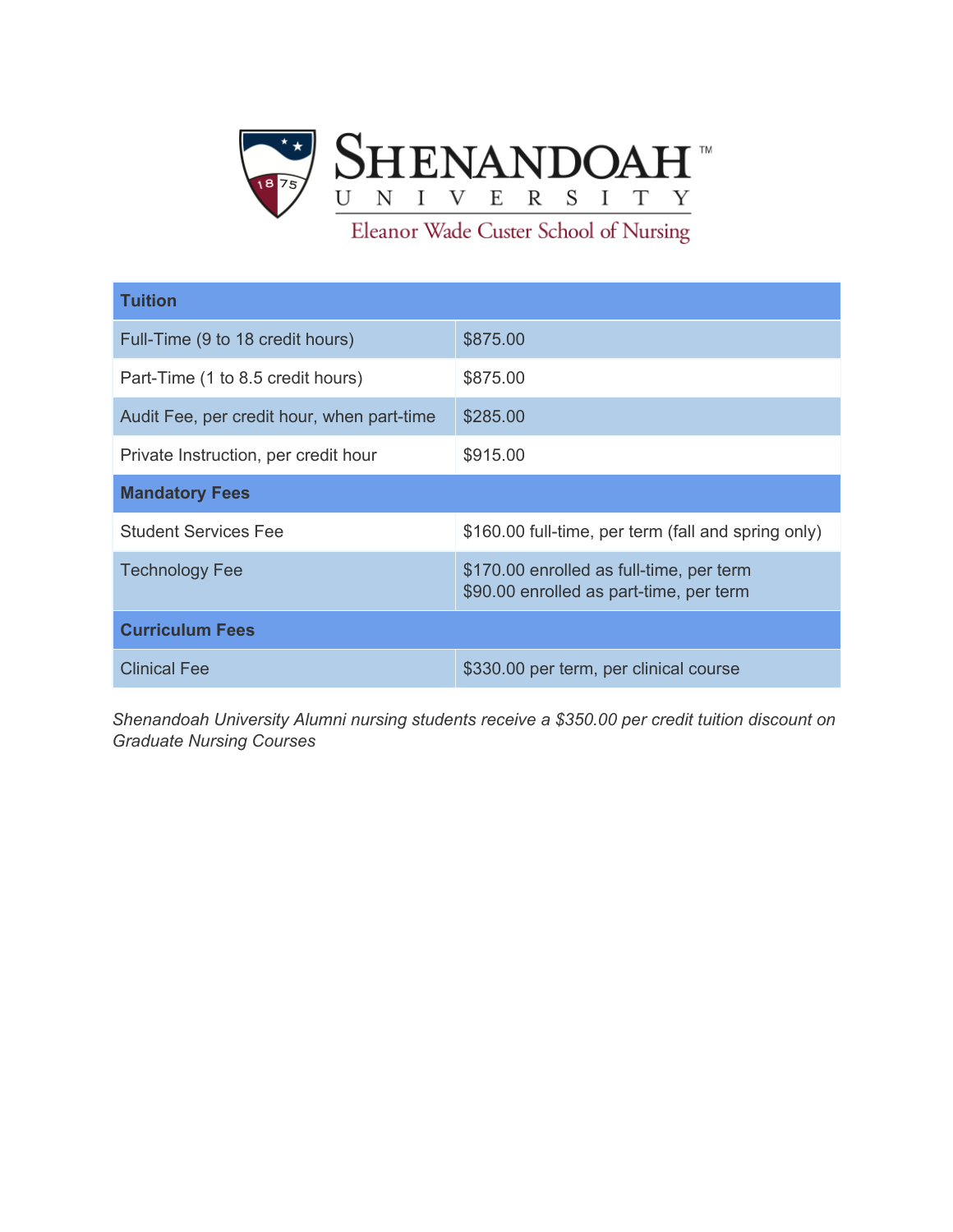

| <b>Tuition</b>                    |                                                                                     |  |
|-----------------------------------|-------------------------------------------------------------------------------------|--|
| Full-Time (9 to 18 credit hours)  | \$875.00 per credit hour                                                            |  |
| Part-Time (1 to 8.5 credit hours) | \$875.00 per credit hour                                                            |  |
| <b>Mandatory Fees</b>             |                                                                                     |  |
| <b>Student Services Fee</b>       | \$160.00 full-time, per term (fall and spring only)                                 |  |
| <b>Technology Fee</b>             | \$170.00 enrolled as full-time, per term<br>\$90.00 enrolled as part-time, per term |  |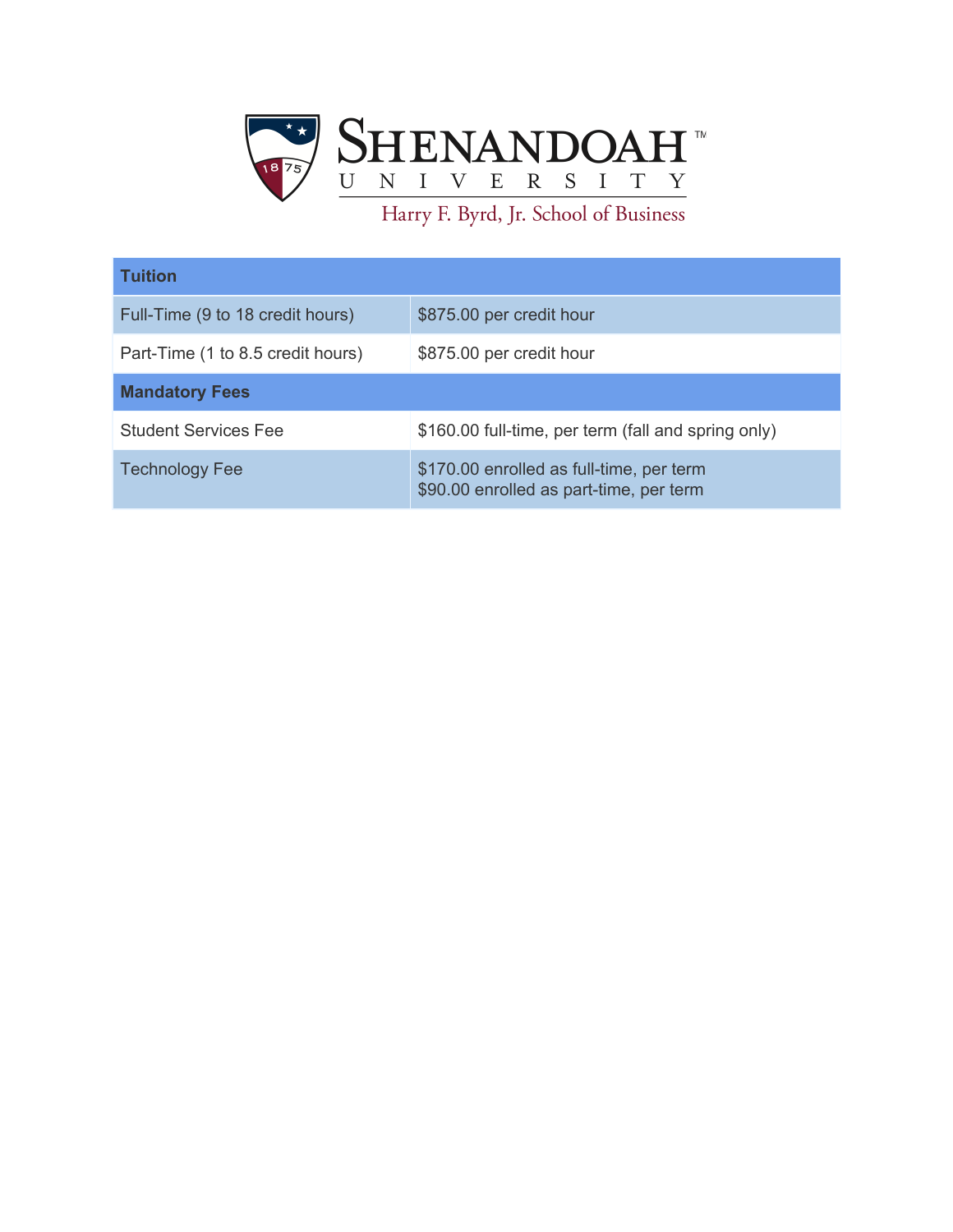

School of Education & Human Development

| <b>Tuition</b>                                    |                                                                                     |  |
|---------------------------------------------------|-------------------------------------------------------------------------------------|--|
| Full-Time (9 to 18 credit hours)                  | \$875.00 per credit hour                                                            |  |
| Part-Time (1 to 8.5 credit hours)                 | \$875.00 per credit hour                                                            |  |
| Discount on SEHD Graduate Level<br><b>Courses</b> | \$350.00 per credit hour                                                            |  |
| Net Cost of SEHD Graduate Level<br>Courses        | \$525.00 per credit hour (\$875 tuition with \$350<br>discount)                     |  |
| Audit Fee                                         | \$285.00 per credit hour,                                                           |  |
| <b>Mandatory Fees</b>                             |                                                                                     |  |
| <b>Student Services Fee</b>                       | \$160.00 full-time, per term (fall and spring only)                                 |  |
| <b>Technology Fee</b>                             | \$170.00 enrolled as full-time, per term<br>\$90.00 enrolled as part-time, per term |  |
| <b>Curriculum Fees</b>                            |                                                                                     |  |
| <b>TESOL Program Fee</b>                          | \$500.00 per credit hour (\$830 tuition with \$330<br>discount)                     |  |
| <b>TESOL Program Technology Fee</b>               | \$30 per credit hour                                                                |  |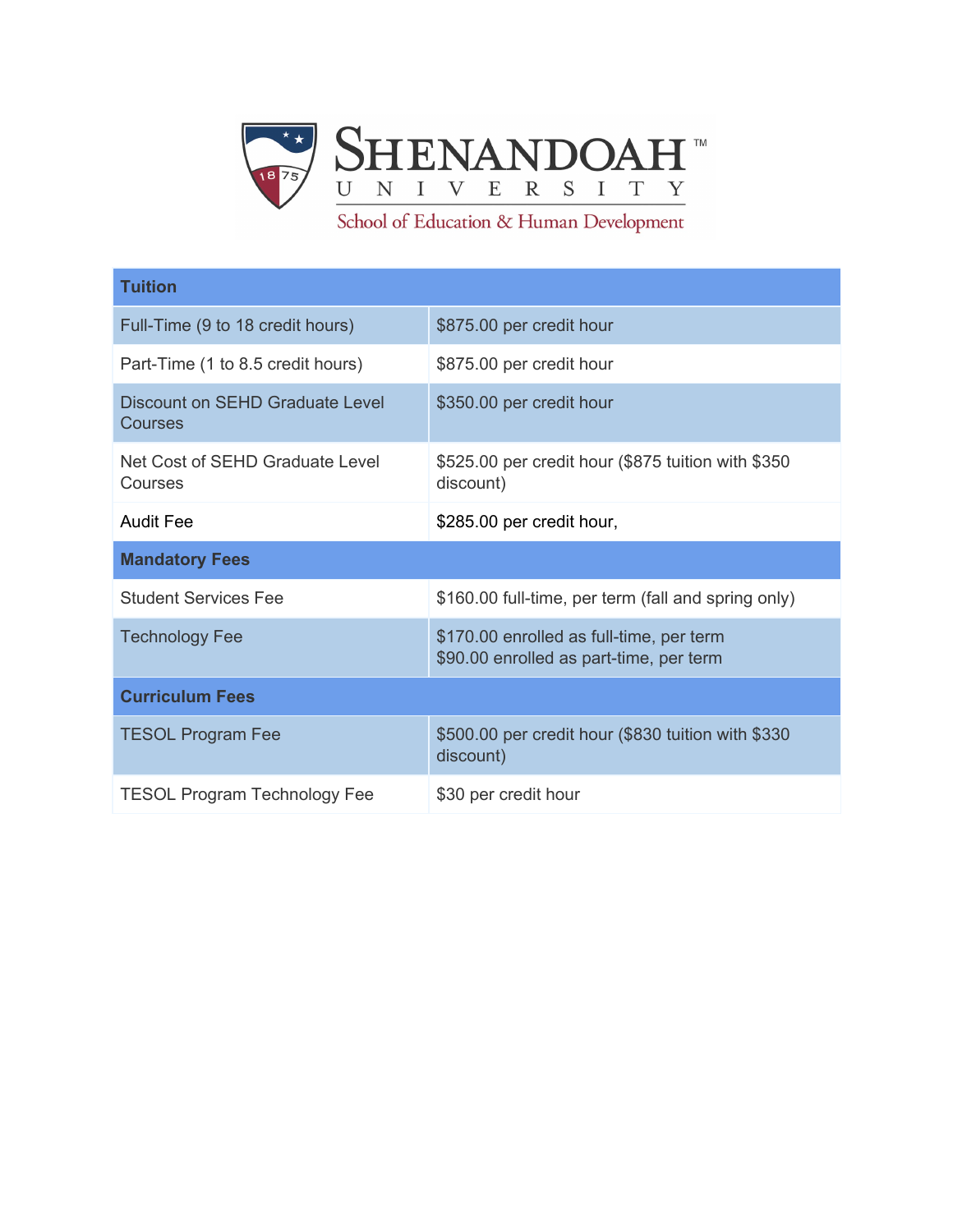

## Shenandoah Conservatory

| <b>Tuition</b>                                                                |                                                                                        |
|-------------------------------------------------------------------------------|----------------------------------------------------------------------------------------|
| Full-Time (9 to 18 credit hours)                                              | \$875.00 per credit hour                                                               |
| Part-Time (1 to 8.5 credit hours)                                             | \$875.00 per credit hour                                                               |
| Discount on Conservatory Graduate Level Courses<br>(excludes lessons)         | \$350.00 per credit hour                                                               |
| Net Cost of Conservatory Graduate Level Courses<br>(excludes lessons)         | \$525.00 per credit hour (\$875 tuition<br>with \$350 discount)                        |
| <b>Audit Fee</b>                                                              | \$285.00 per credit hour                                                               |
| <b>Mandatory Fees</b>                                                         |                                                                                        |
| <b>Student Services Fee</b>                                                   | \$160.00 full-time, per term (fall and<br>spring only)                                 |
| <b>Technology Fee</b>                                                         | \$170.00 enrolled as full-time, per term<br>\$90.00 enrolled as part-time, per term    |
| <b>Curriculum Fees</b>                                                        |                                                                                        |
| <b>Conservatory Fee</b>                                                       | \$880.00 full-time, fall and spring terms<br>\$185.00 part-time, fall and spring terms |
| Applied Major Lesson (weekly private lessons in<br>your primary instrument)   | \$470.00 per term, per 2 to 3 credit hour<br>course                                    |
| Applied Minor Lesson (weekly private lessons in<br>your secondary instrument) | \$285.00 per term, per 1 to 1.5 credit<br>hour course                                  |

*MUEN courses, ensembles, are load reduced. This means the charge is applied and a credit in the amount of the tuition for the course(s) is also applied which nets to a cost of \$0.*